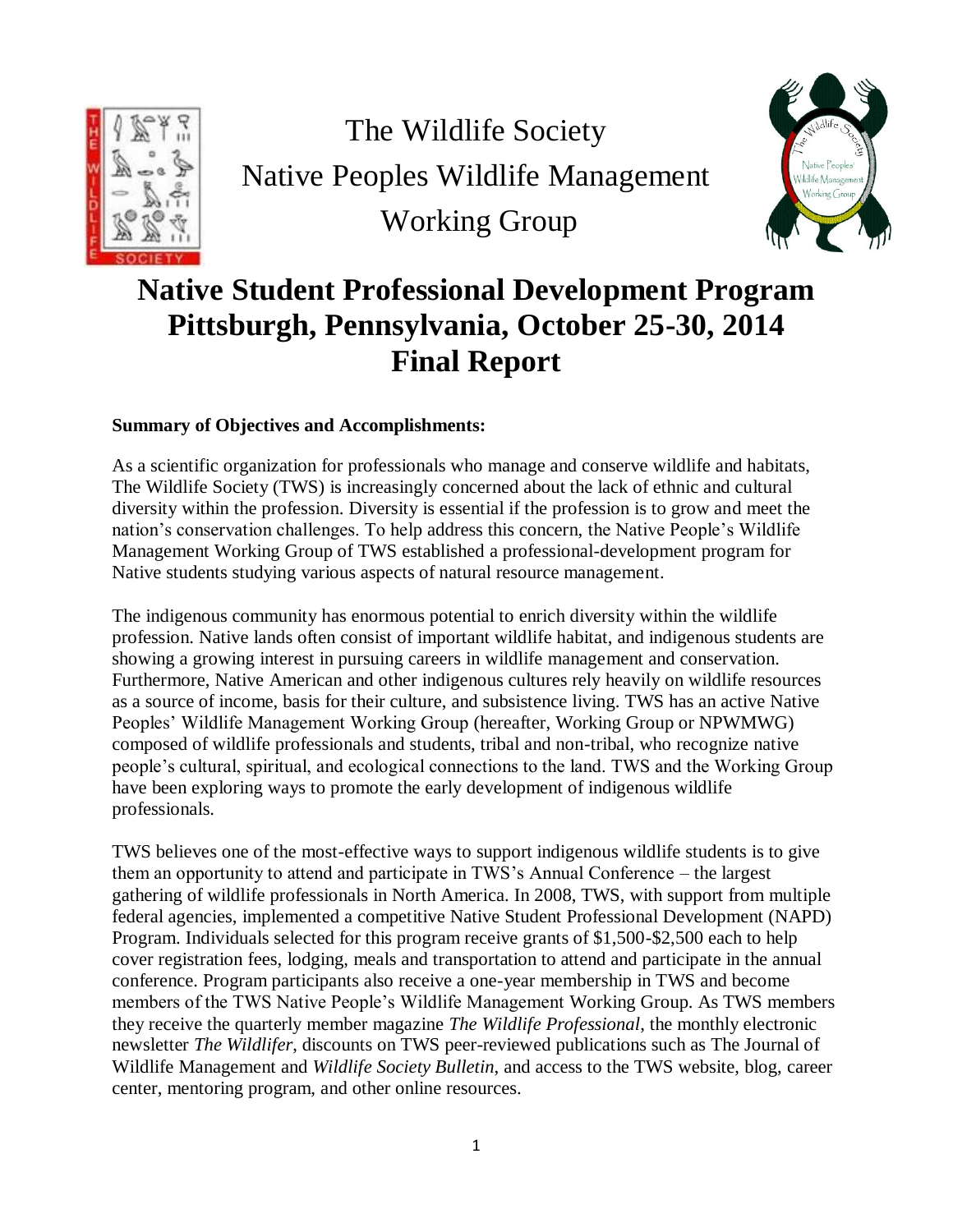The purpose of this grant was to provide Federal financial assistance to fund a symposium or provide funds for competitive students to participate in The Wildlife Society's 21<sup>th</sup> Annual Conference in Pittsburgh, PA, October 25-30, 2014.

### **Eligibility:**

Candidates must be members of a Native American, First Nations, or indigenous tribe, and currently enrolled in an undergraduate or graduate program in a relevant academic discipline such as wildlife biology or ecology. Applicants must display a record of academic excellence and a strong interest in pursuing a career in wildlife management or conservation.

#### **Selection:**

Qualified applicants are evaluated by a panel consisting of the Chair of the Native Peoples' Wildlife Management Working Group, two other working-group members, a TWS staff member, the Professional Development Program Coordinator, and at least one representative from other program partners, including the Native American Fish and Wildlife Society.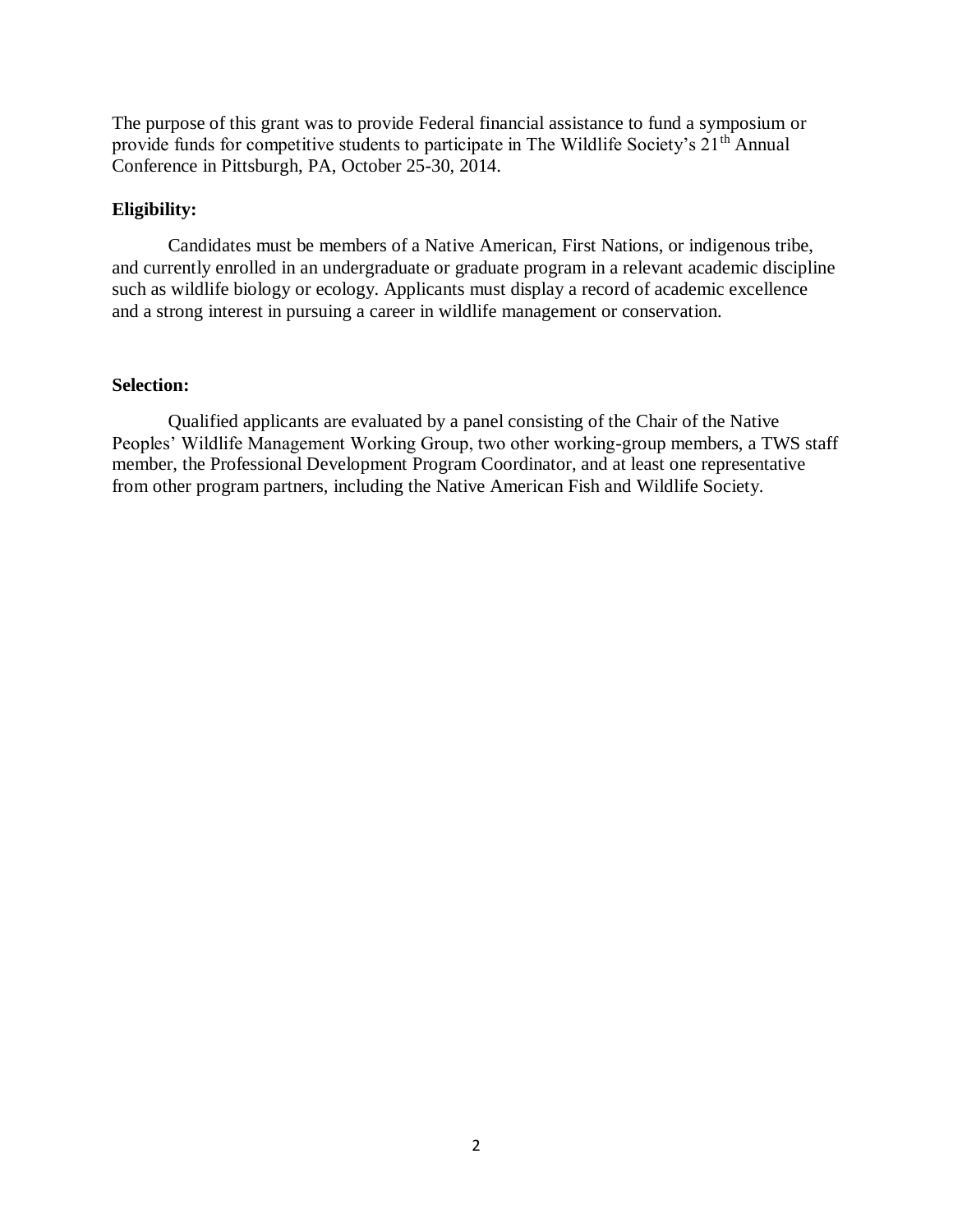Native Student's Professional Development Program-The Wildlife Society 21<sup>st</sup> Annual Conference, October 25-30, 2014, Pittsburgh, PA.



Post-meeting-Native People's Wildlife Management Working Group-October 2014

This year, the Native People's Wildlife Management Working Group had funding for seven students to attend this year's conference. Serra Hoagland, a past recipient, is the Professional Development coordinator. The students and their affiliations are listed below.



Raymond Gutierrez

Raymond Gutierrez, Wuksachi-Mono Tribe, CA, is a graduate student at SUNY-ESF, Syracuse, NY. Raymond is studying forest ecology.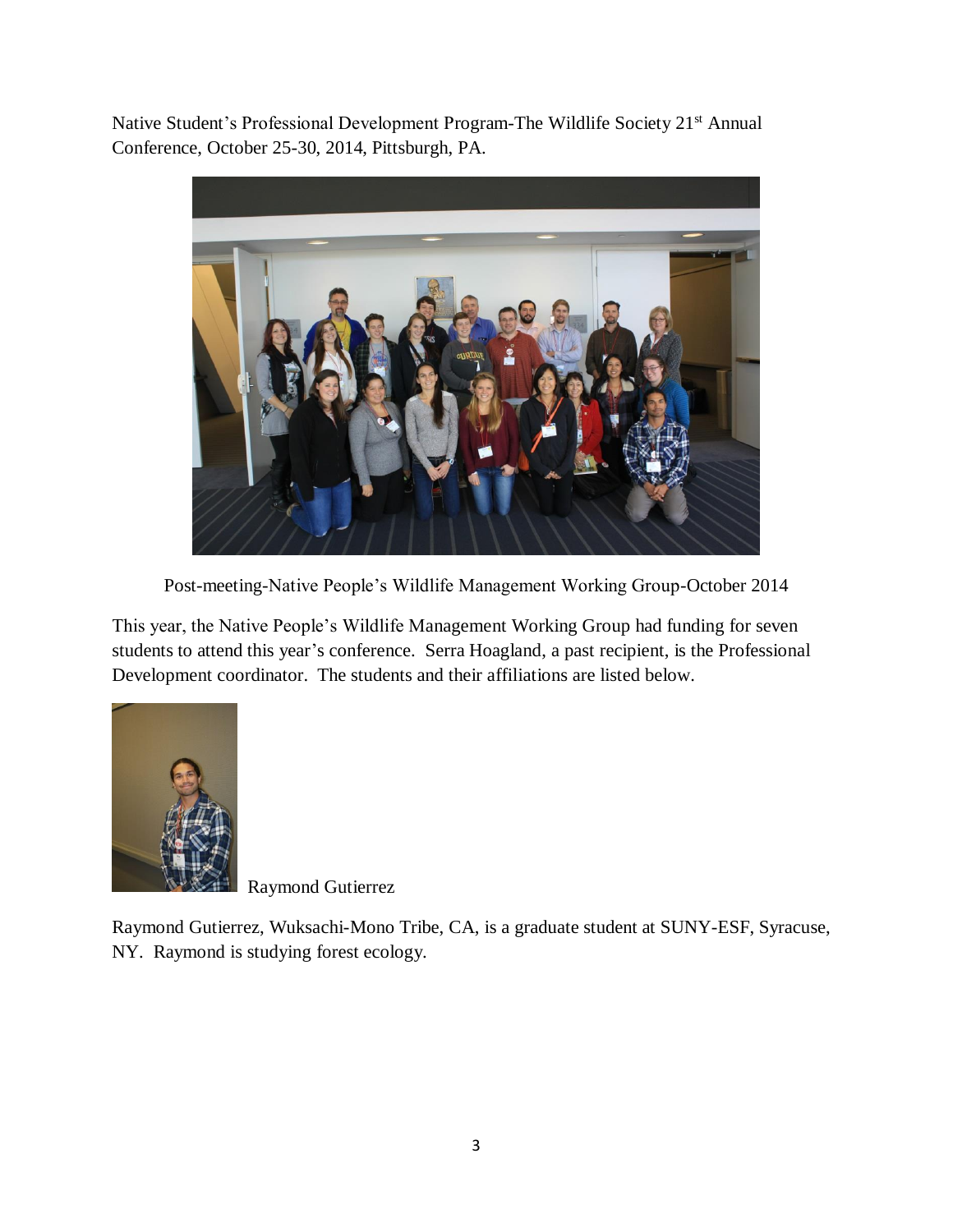

Riley Smith

Riley Smith, Shoshoni, is a biology student at Northern Arizona University in Flagstaff. She is looking at reclaimed water quality, and impacts on ecosystems, examining endocrine changes using fish and amphibians as indicator species.



Brandon Frederick

Brandon Frederick, Iowa Tribe of Kansas and Nebraska, is a Master's student studying entomology at the University of Nebraska-Lincoln. He has a special interest in invasive species.



Serina Ki'ili

Serina Ki'ili, a Native Hawaiian, is pursuing a B.S. degree in Marine Science at the University of Hawaii-Hilo, looking at coral reef health.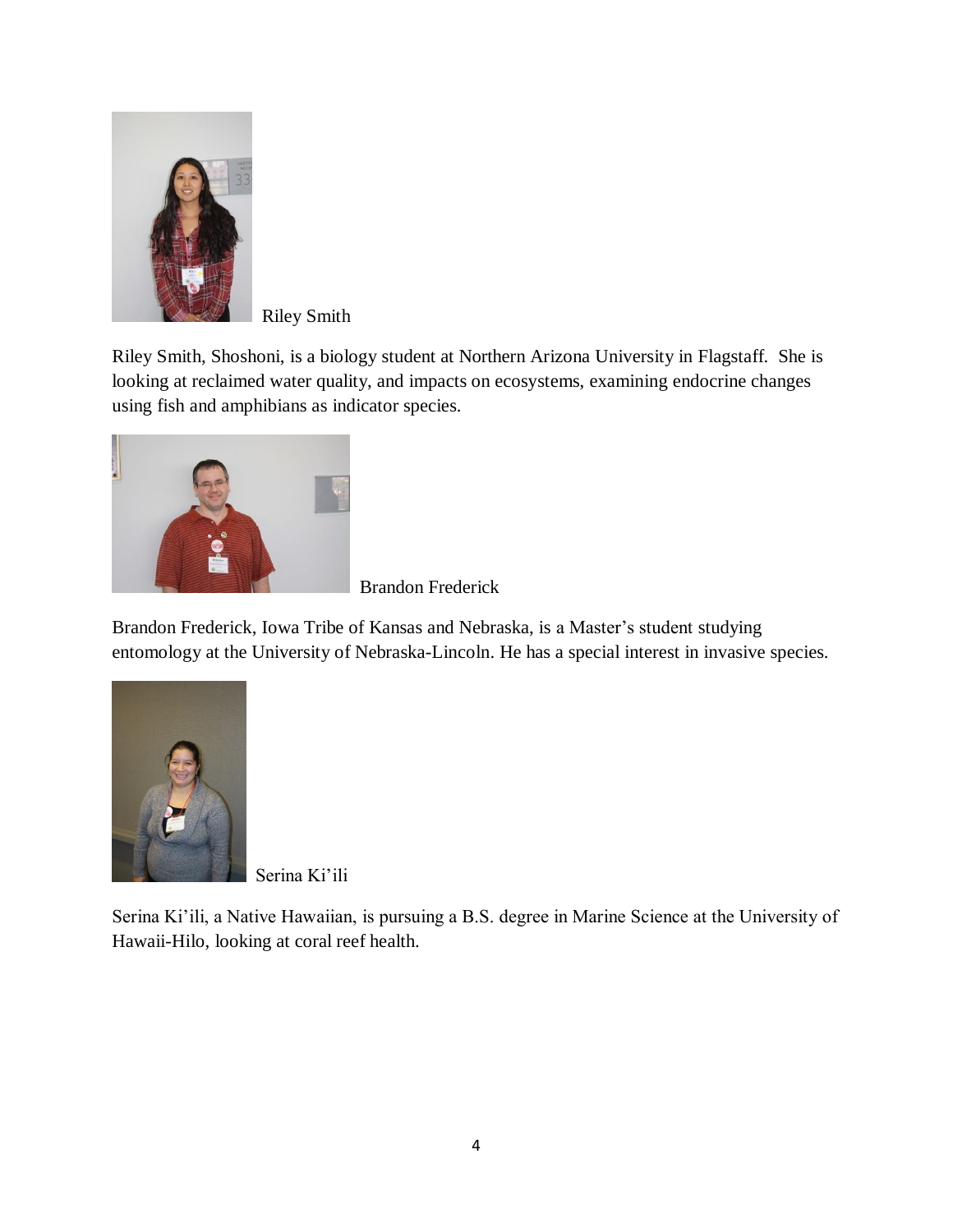

Kate Galbreath

Kate Galbreath, is from Alaska and is a Koyukon Athabascan. She is a PhD student at Utah State University, working with Professor Eric Gese. She is focused on the development and fitness consequences of increased onshore behavior of Polar bears in the Southern Beaufort Sea of Alaska.



Freya Hately

Freya Hately, is a Native Alaskan, Yupik. She is an undergraduate student at Alaska Pacific University, studying Marine Biology. She is currently looking at Pacific Razor Clam recruitment on and around the coastline of Ninilchik, Alaska.



Jacob Naranjo

Jacob Naranjo, is from the Santa Clara Pueblo, New Mexico. He is an undergraduate student at New Mexico State University in Las Cruces. He is currently working on a Golden Eagle project in southern New Mexico, and has worked on several large mammal projects in the past.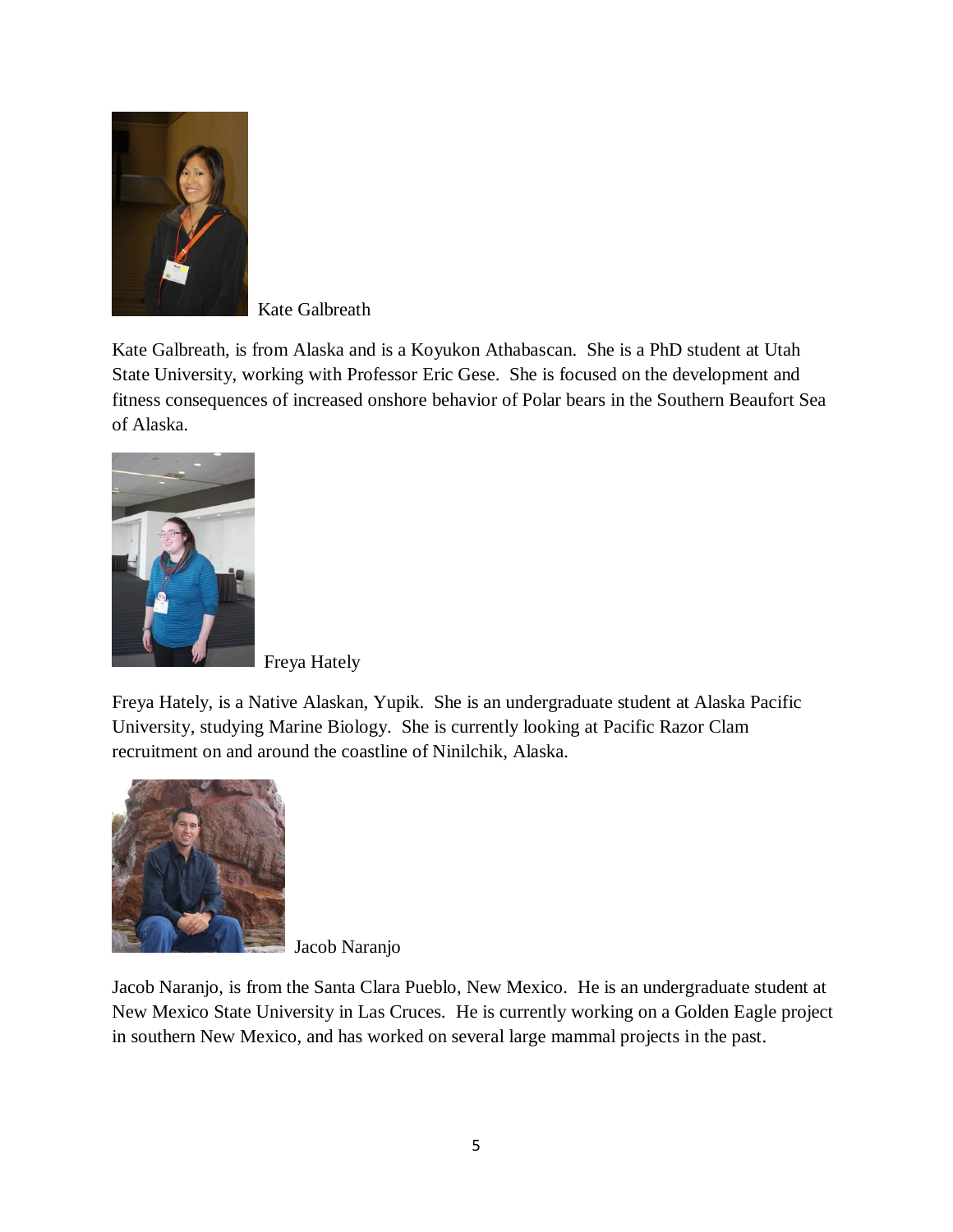

PD coordinator Serra Hoagland, PD students meeting with Purdue University's Sloan Graduate Program.

**Kneeling:** Serra Hoagland (left), Raymond Gutierrez. **Left to right standing front**: Jacob Naranjo, Freya Hately, Kate Galbreath, Brandon Frederick, Riley Smith, Serina Ki'ili. **Standing behind:** Patrick Zollner, Elizabeth Flaherty, Purdue University.

Students had a number of requirements to fulfill as part of their attendance at the meeting. Prior to the conference students participated in several Skype meetings with other grant recipients to prepare them for their experience, introduce them to their cohorts and answer any questions related to the conference events. Upon arrival, students attended the Student and the New Member's Receptions where they met with other students from other universities and fellow new attendees. Students attended two working group meetings, were introduced to several Student Conservation Association (SCA) opportunities, and various organizations, companies and agencies at the trade show exhibit booths. Professional Development grant recipients also participated in the Student-professional Mixer where they interacted with hundreds of professionals that work throughout North America. Students also had the opportunity to meet and network with members of TWS Council on Wednesday October 29<sup>th</sup> and actively participated in the Diversity symposium. During the Native Peoples Wildlife Management Working Group (NPWMWG) annual meeting, several PD students volunteered to help organize for the 2015 NPWMWG sponsored symposium. It is apparent that students who have participated in this program are interested in remaining active in the Wildlife Society, our NPWMWG, advancing their professions, and sharing their experiences with their communities.

At this year's conference, the NPWMWG co-sponsored a Tuesday afternoon symposium with the Ethnic and Gender Diversity Working Group, the Early Career Professional Working Group, and the Student Development Working Group. The Symposium was entitled: "*Human Diversity and Changing Professional Identities in Wildlife Professions."* The symposium included nine